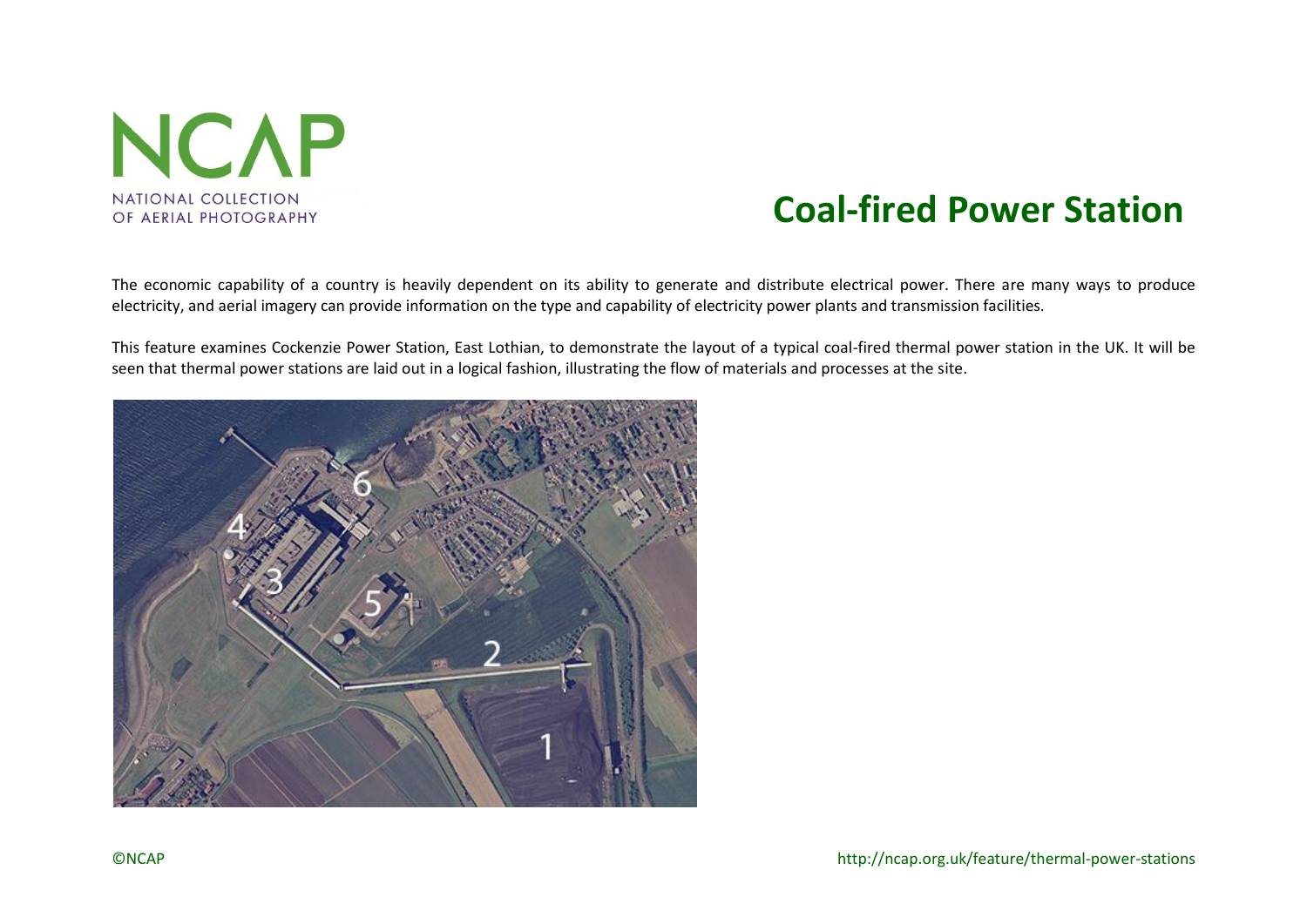## **1. FUEL STORAGE**

In a thermal power station, coal or oil is burnt in a boiler to heat water to produce steam to turn the blades of a turbine which generates electricity.

Coal is normally brought to the power station by rail or ship, and is received at the coal handling plant. An extensive reserve stockpile is located near to the power station; in the UK there is a legal requirement to hold 4 months stock of fuel.

## **2. COAL CONVEYOR**

Coal is treated and crushed before being transported to the boiler house via a [conveyor](http://canmore.rcahms.gov.uk/en/details/1336222/) [system,](http://canmore.rcahms.gov.uk/en/details/1336222/) at which point it is pulverised into dust before being blown into the boilers.

Two cylindrical oil storage tanks visible at upper left hold a reserve source of fuel.



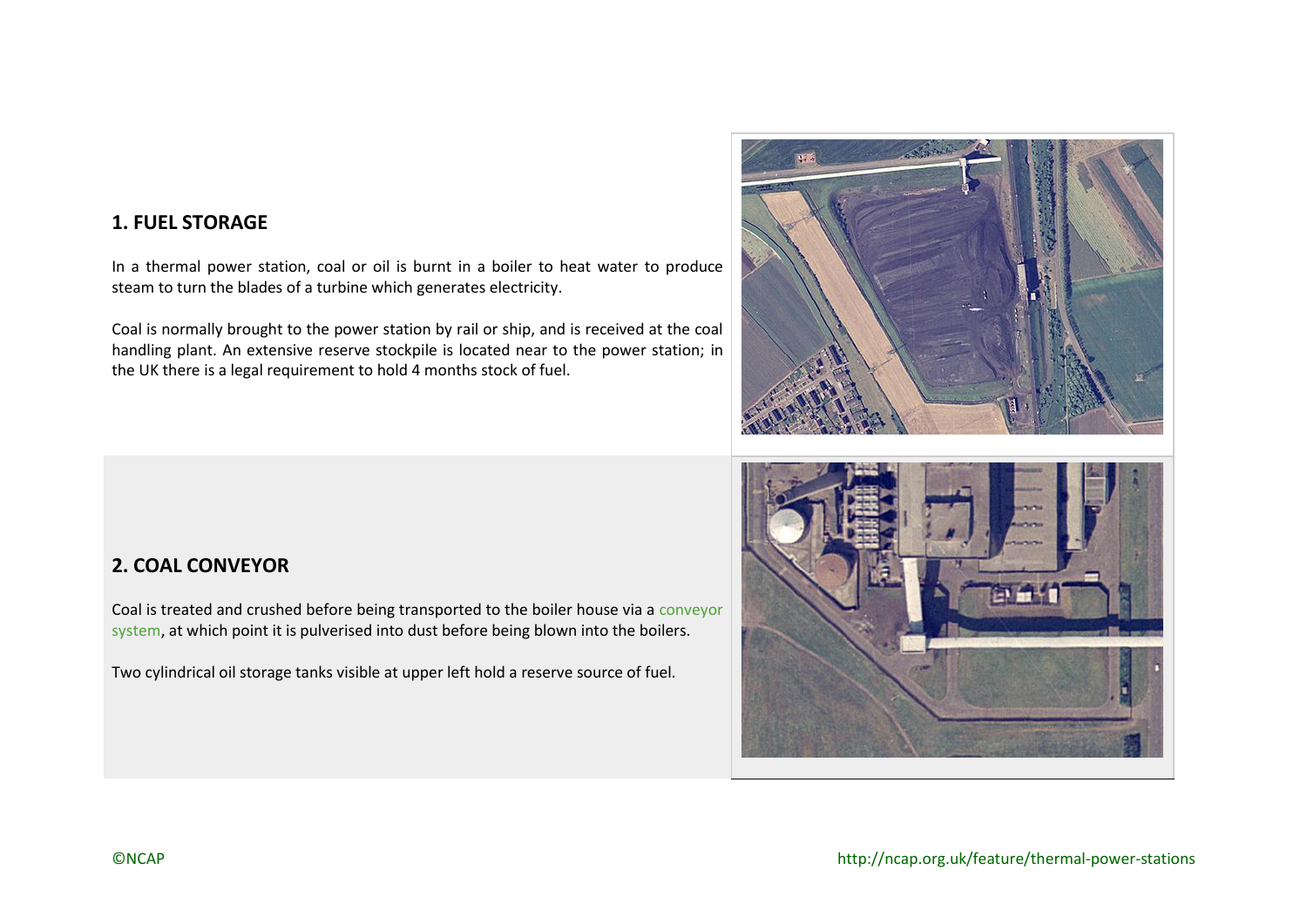## **3. BOILER HOUSE AND GENERATOR HALL**

Steam is super-heated in the boiler to over 500 degrees Centigrade; this drives a turbine connected directly to a [generator](http://canmore.rcahms.gov.uk/en/details/1336124/). The boiler house and generator hall are usually combined in one building.

The elevated roofs over four boilers can be seen in the upper portion of this image, with the generator hall adjacent.

#### **4. STACKS**

Smoke produced in the burning of coal is passed through a series of electrostatic precipitators (EP's), which filter ash from the flue gas before it is vented into the atmosphere through the [stacks.](http://canmore.rcahms.gov.uk/en/details/1336129/)

In this image, it can be seen that two EP's serve each of the four boilers.



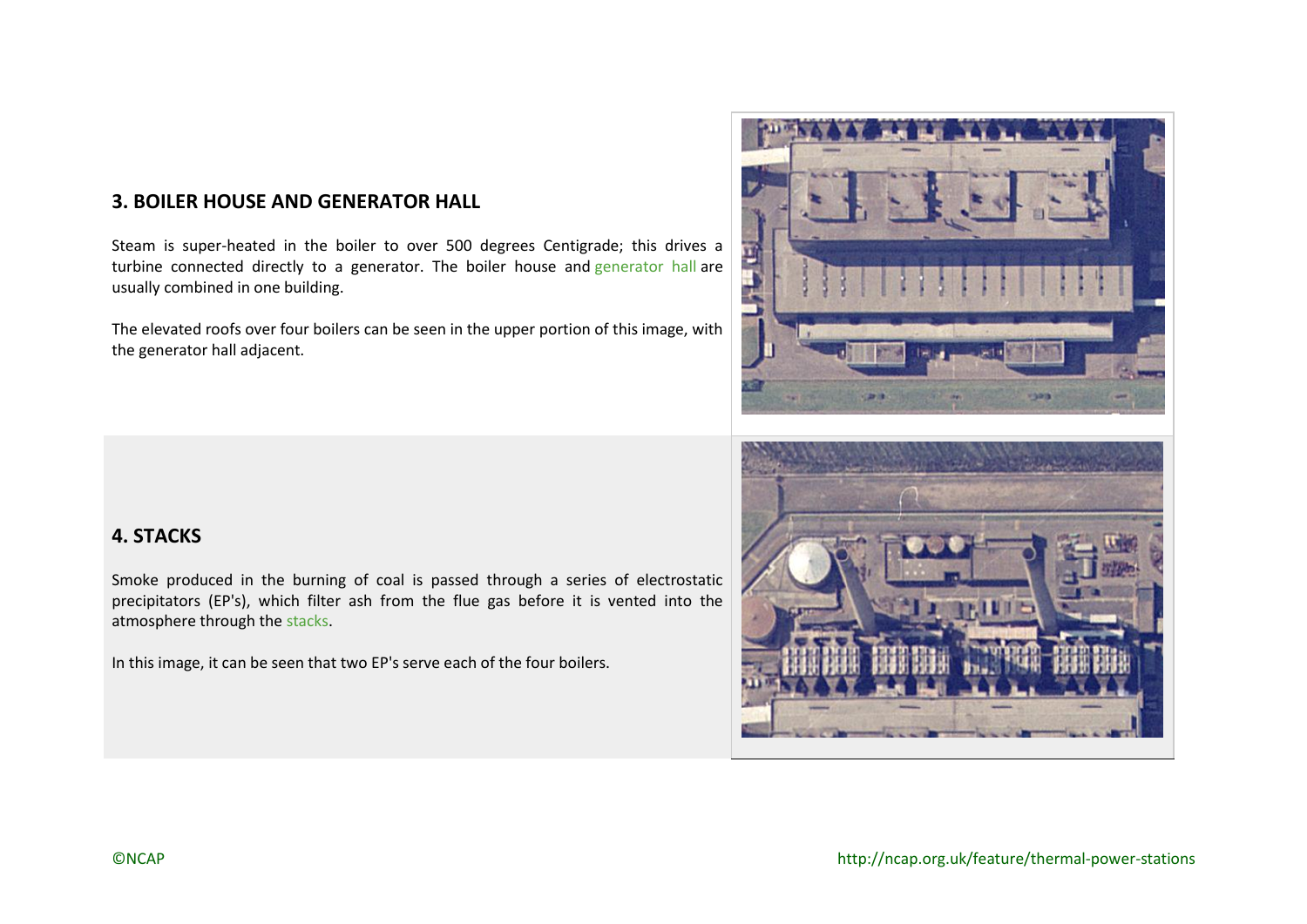#### **5. TRANSFORMER YARD**

Electricity produced by the generators is then passed through a 'step-up' transformer to convert it to higher voltages for onward transmission to the National Grid. The transformer yard and switchgear are normally located in the open, in front of the generator hall. Transmission pylons are usually present, to distribute electrical power away from the station, although this can also be achieved by underground cables.



### **6 ADMINISTRATION**

The power station control and administration facilities are located adjacent to the turbine hall. Staff car-parking is located within the perimeter fence.

The outlet for cooling water is visible at upper left. At this particular plant, sea water is pumped into the power station to cool the steam condensers, before being flushed back into the sea. At inland sites, cooling towers are used for this purpose.